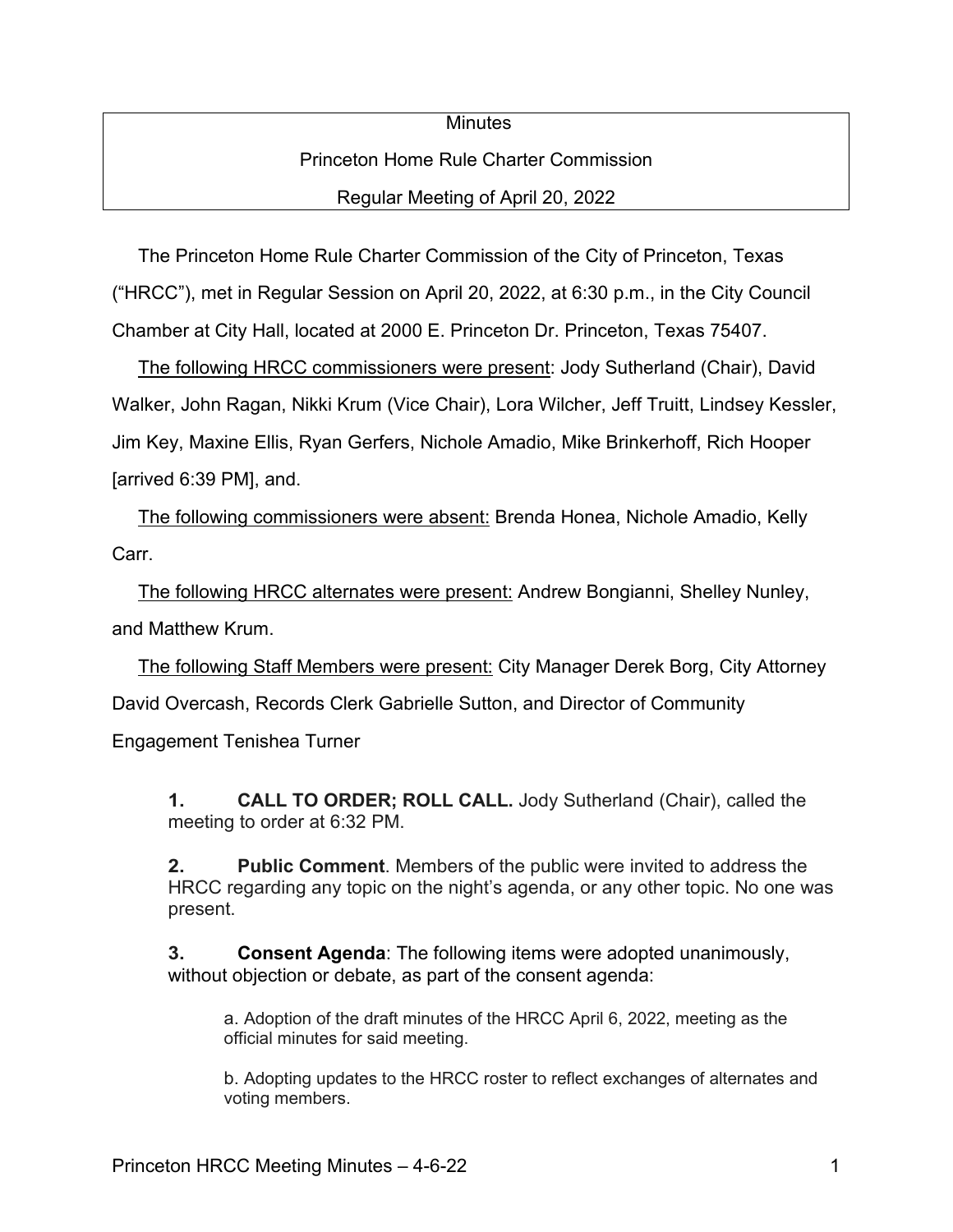- **4. Discussions and deliberations regarding the formation of a charter for the City of Princeton, Texas.** Unless otherwise specified by the HRCC's motion to adopt a change to the draft charter, adoption of modified language for one section of the charter shall include adoption of harmonizing modifications to other sections which concern the same subject matter to eliminate conflicts between provisions and ensure that the HRCC's decision is accurately reflected throughout the draft document. A listing of specific sections below does not limit the HRCC to discussion or deliberations regarding other sections of the same chapters. This meeting, as time allows, the HRCC plans to discuss the provisions for:
	- **a. Chapter Three: City Council**
	- **b. Chapter Eleven: Elections**
	- **c. Chapter Twelve: Initiative, Referendum, and Recall**
	- **d. Chapter Fourteen: General and Transition Provisions**
	- **e. Chapter Four: City Manager**

The HRCC deliberations included a variety of topics relating to the governing body of the city, including

A motion was made to those appointments for one year or less wouldn't be counted against the limit. The draft HRC was made by Nikki Krum and seconded by David Walker; said motion was adopted 10-0 following a roll call vote of members present.

A motion to include any special election term serving more than half of the time of a standard term count towards a consecutive term in the draft HRC was made by Jeff Truitt and seconded by Nikki Krum; said motion was adopted 10-0 following a roll call vote of members present.

A motion for the draft HRC to ensure any appointed service time would not be counted toward the aggregated of 16 years, was made by John Ragan and seconded by Nikki Krum; said motion was adopted 10-0 following a roll call vote of members present.

A motion for the draft HRC to include term limits be prospective only (for current City Council and Mayor) was made by Mike Brinkerhoff and seconded by Nikki Krum; said motion was adopted [1](#page-1-0)0-0 following a roll call vote of members present.<sup>1</sup>

**5. Discussion and potential action regarding meeting calendar and letting agenda items for the next HRCC meeting, scheduled for April 20, 2022.** HRCC engaged in general discussion regarding the agendas for upcoming meetings and provided input to staff. The May 4, 2022, agenda will include further deliberations relating in Chapter Chapter Eleven ("Elections"), and Chapter Twelve ("Initiative,

<span id="page-1-0"></span><sup>1</sup> For purposes of term limits, the deliberations of the HRCC reflected the majority's intent to treat all council member places as equivalent, with only the office of mayor treated separately, and this motion shall be construed in that light. An individual reaching the limit of two terms as councilmember (in any place designation) would remain eligible to immediately run for the office of mayor, and vice versa, but a councilmember who has completed two consecutive terms shall not be eligible for election to any other city councilmember place.